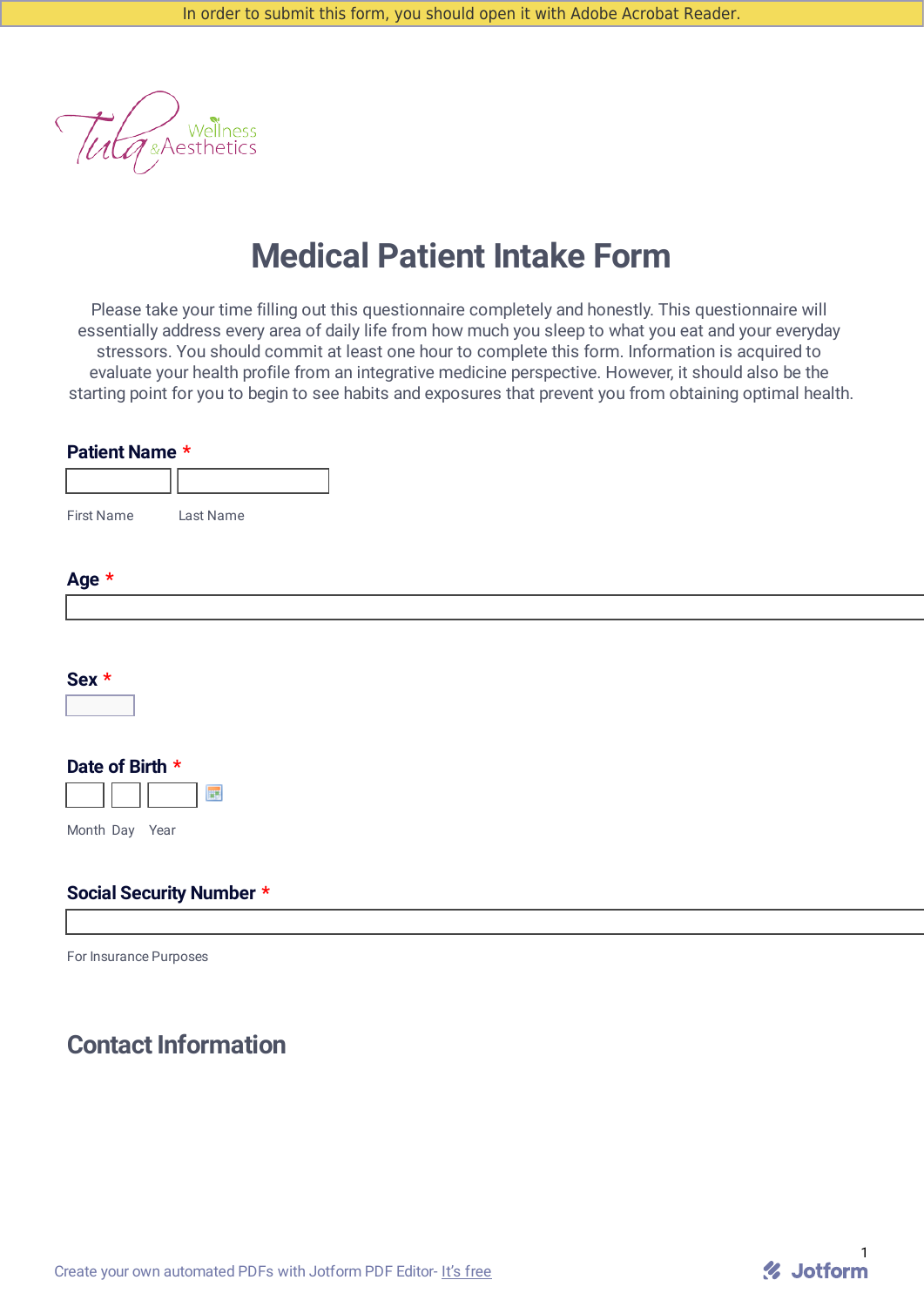### **Mobile Phone \***

Please enter a valid phone number.

#### **Home Phone**

Please enter a valid phone number.

#### **Email \***

example@example.com

### **Address of the Primary Insured \***

Street Address

Street Address Line 2

| City | State / Province |
|------|------------------|
|      |                  |

Postal / Zip Code

### **Mailing Address (if different from above)**

Street Address

Street Address

City **State** 

Zip Code

# **Pharmacy**

### **Name of Preferred Pharmacy \***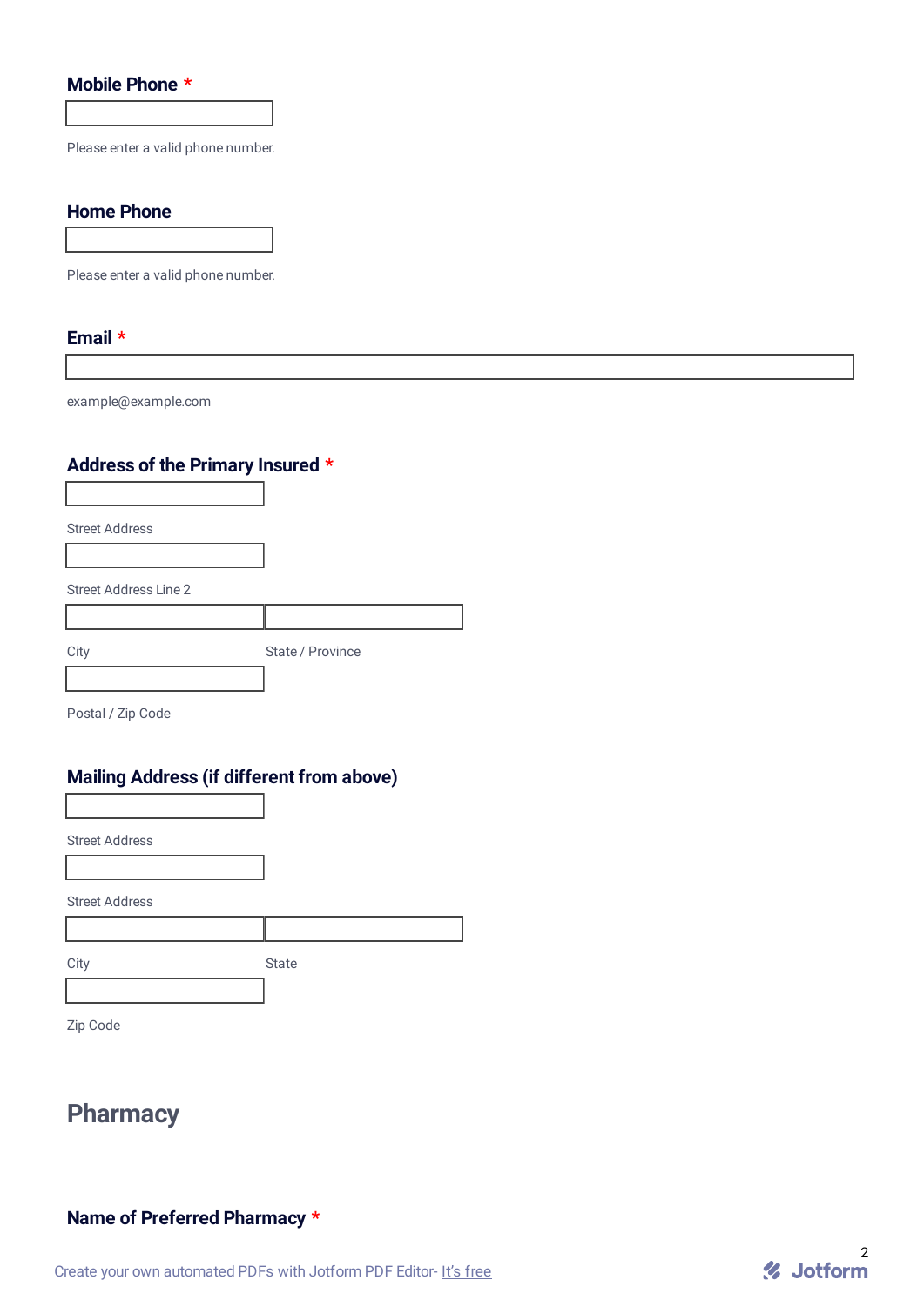### **Pharmacy Cross Streets \***

## **Pharmacy Phone Number**

Please enter a valid phone number.

## **Current Medical Team**

### **Primary Physician**

### **PCP Phone Number**

Please enter a valid phone number.

#### **OB/GYN**

#### **OB/GYN Phone Number**

Please enter a valid phone number.

# **Referred By**

## **Emergency Contact**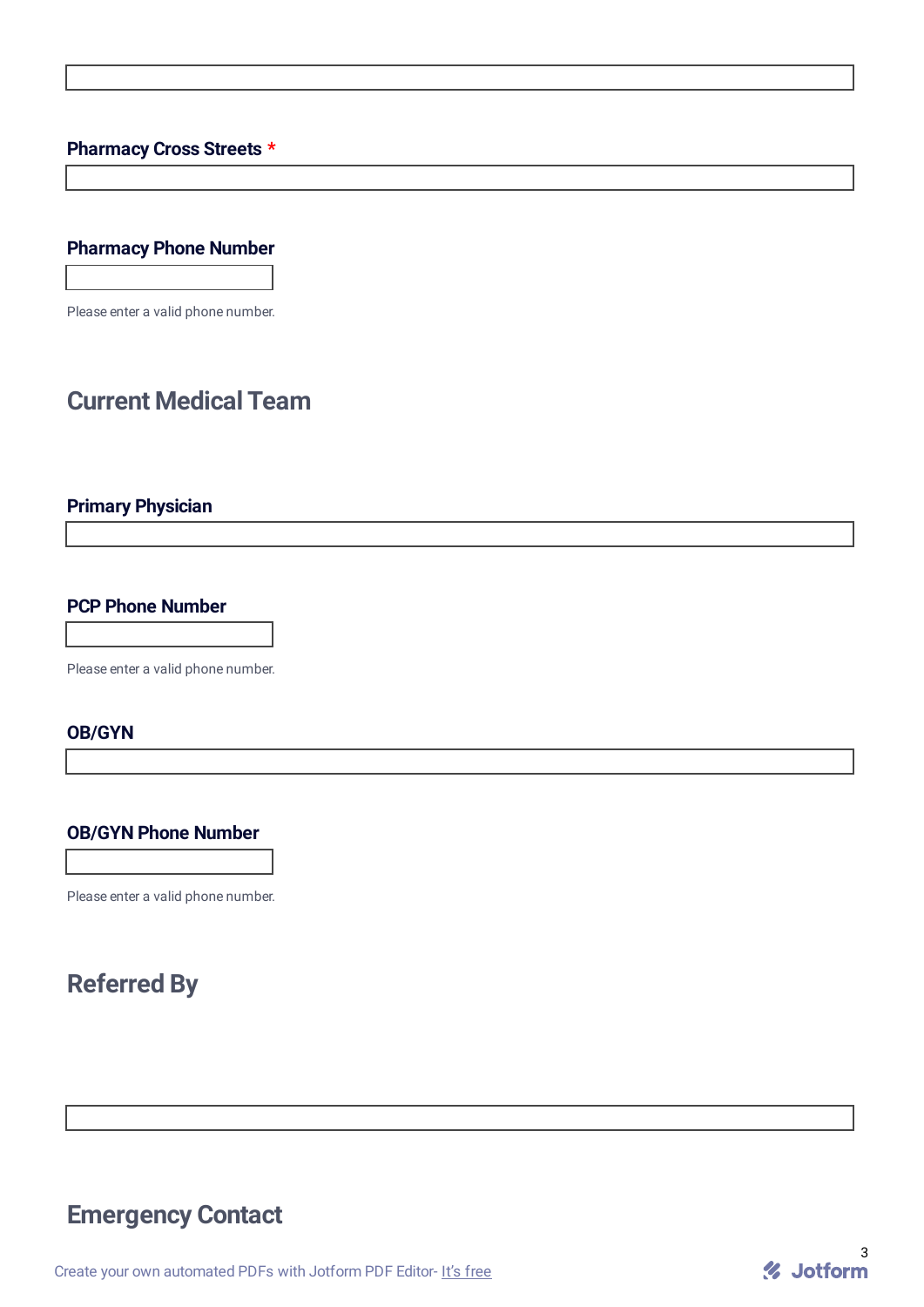#### **Name \***

| <b>First Name</b> | Last Name |
|-------------------|-----------|

#### **Relationship \***

#### **Phone Number \***

Please enter a valid phone number.

## **Insurance**

Tula Wellness & Aesthetics is only in-network with select plans. Please call your insurance to verify if we are in-network.

#### **Name of Primary Insurance (if different than above) \***

| <b>First Name</b> | ast Name |
|-------------------|----------|

#### **Relation to Insured \***

### **Social Security Number of Primary Insured \***

### **Date of Birth of Primary Insured \***



Month Day Year

### **Name of Insurance Carrier \***

#### **Member ID# \***

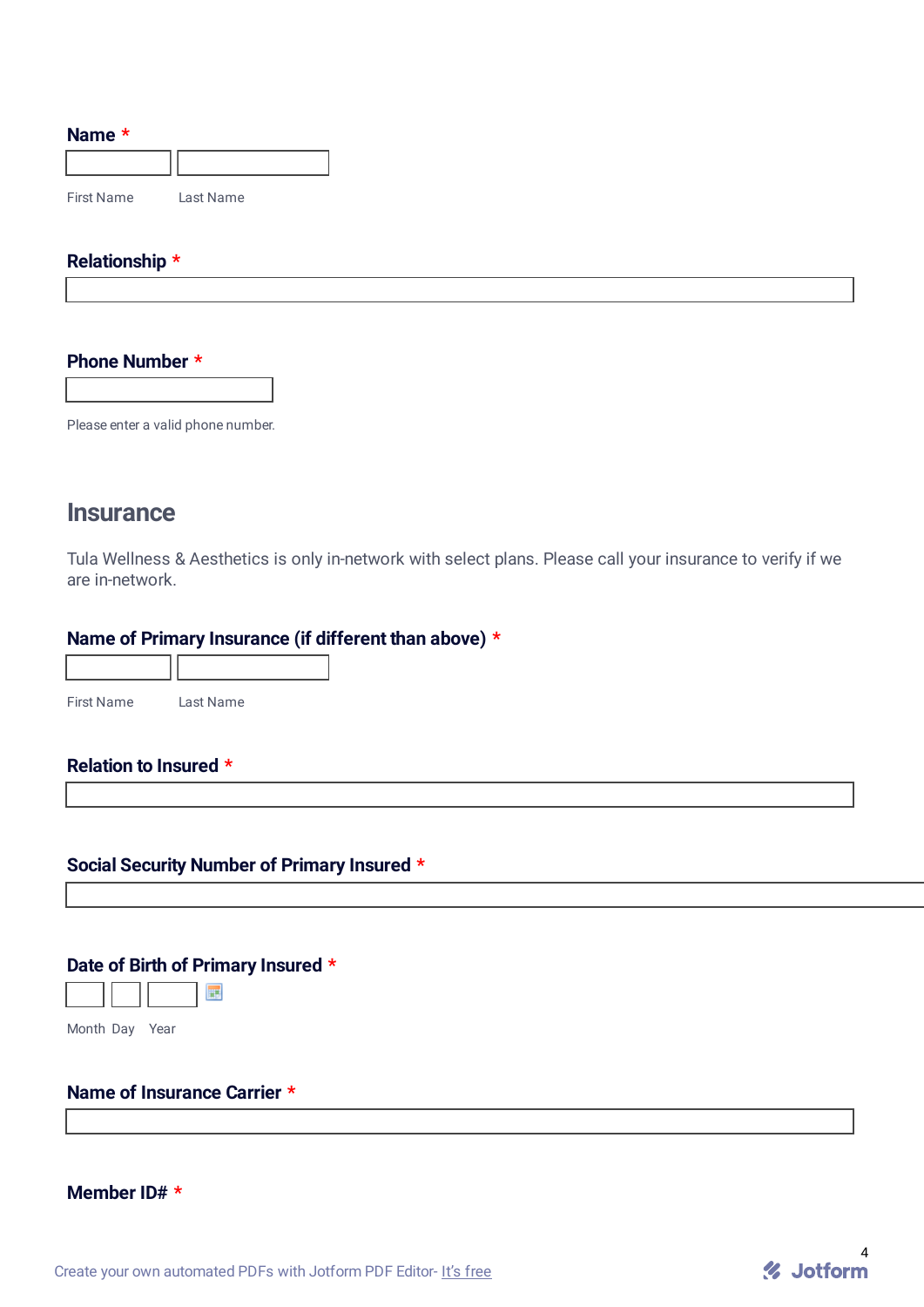### **Group ID# \***

### **Address from the back of your insurance card \***

Street Address Street Address Line 2 City State / Province Postal / Zip Code

## **Health History**

## **What brings you to Tula Wellness? What concerns about your health do you have? \***

**What are your health goals? \***

# **Medical Conditions**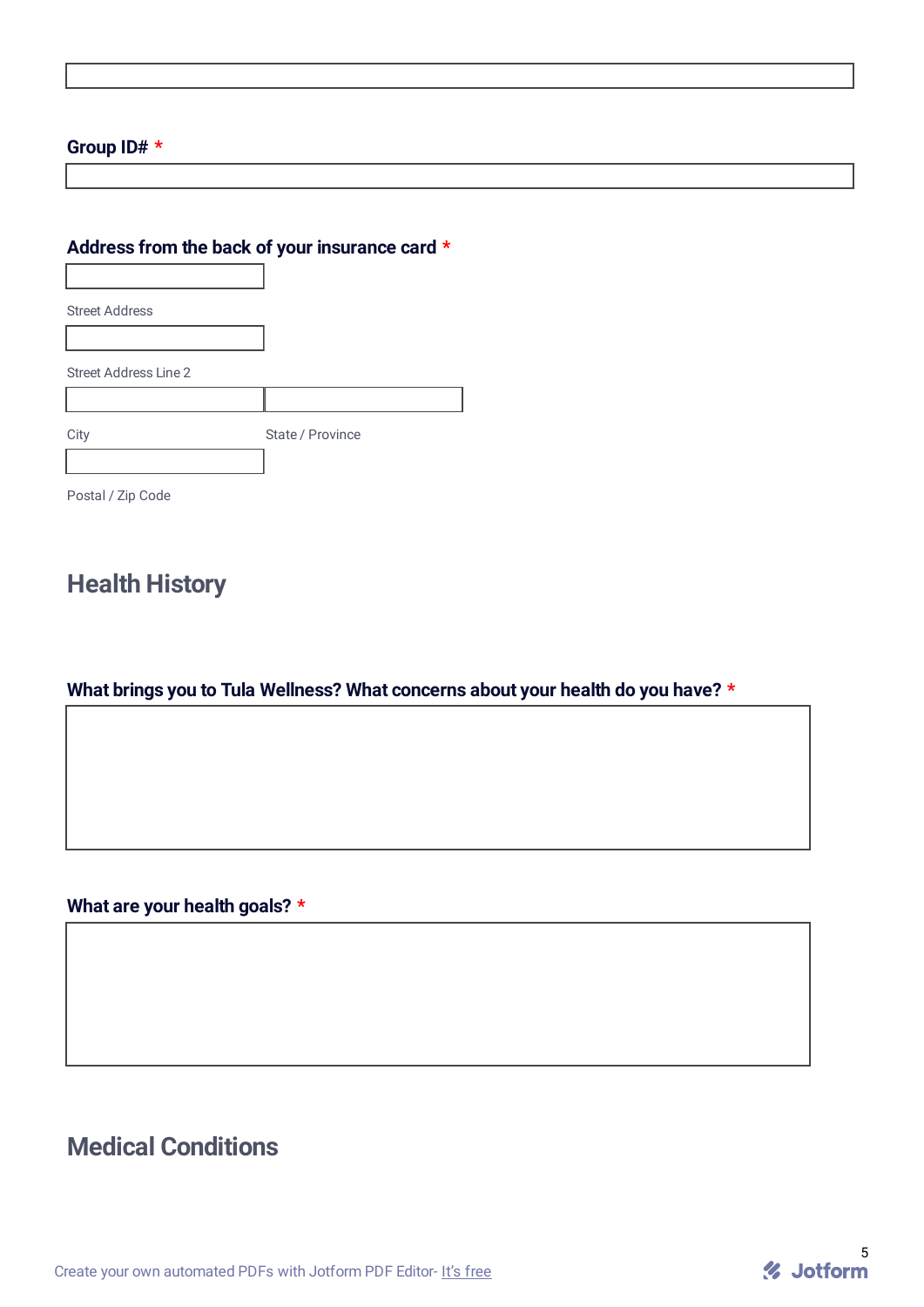### **Please list the name and diagnosis date of any previous or childhood medical conditions.**

# **Women's Health History**

### **Date of last menstrual period**



Month Day Year

### **Menses (check all that apply)**

- $\square$  Regular
- $\Box$  Irregular
- □ Painful PMS
- $\Box$  Other

### **If you checked "other" above, please describe:**

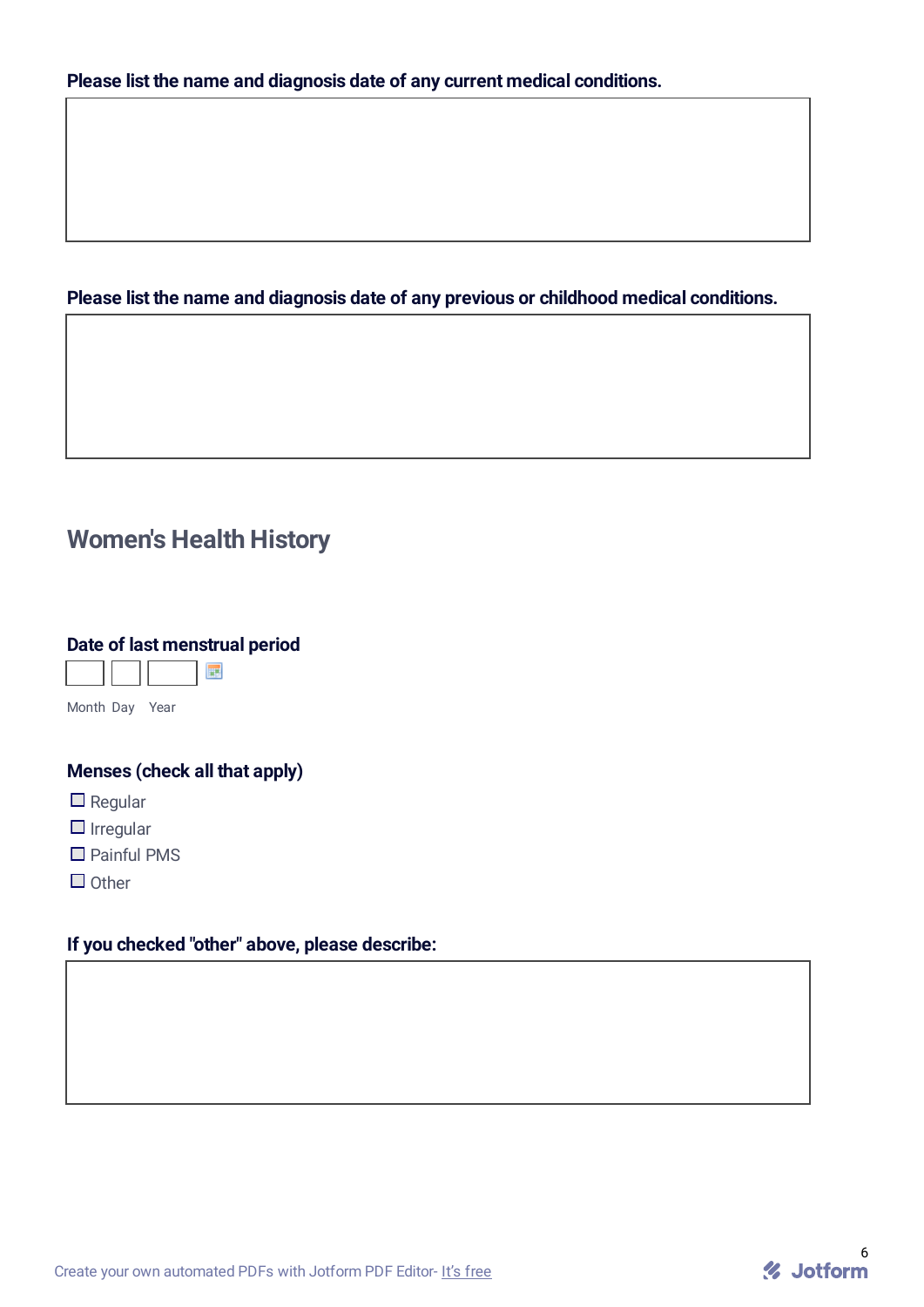### **Childrens' Ages**

**Age at start of periods**

#### **Age at end of periods/menopause**

**History of abnormal pap smears?**

**If Yes, please explain follow-up and treatment you received.**

### **History of breast surgery?**

 $\overline{\mathbf{r}}$ 

 $\overline{\mathbf{F}}$ 

### **If Yes, please explain.**

## **History of hysterectomy or pelvic surgery?**

 $\overline{\mathbf{r}}$ 

**If Yes, please explain.**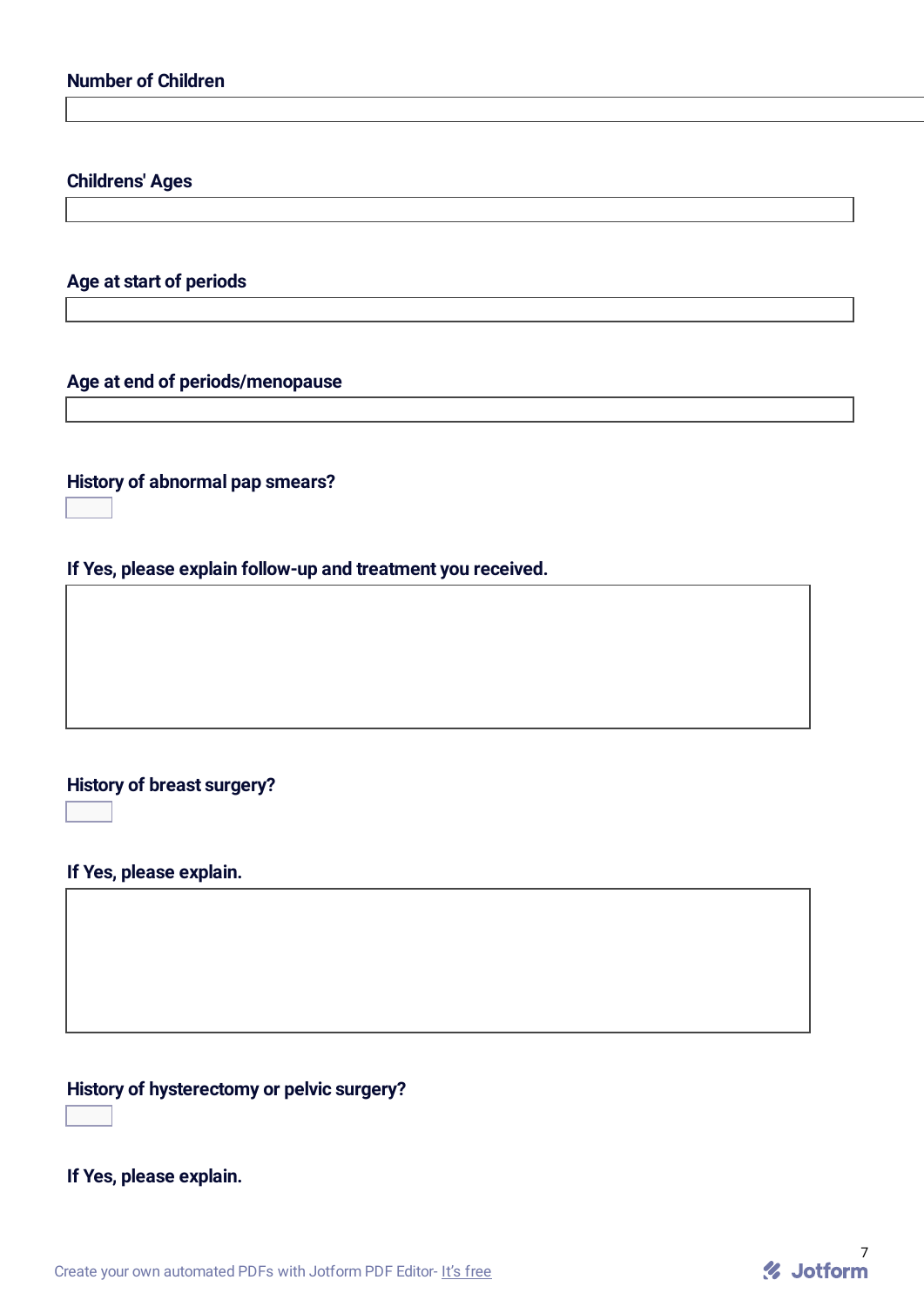# **Hormone Replacement Therapy**

**Have you ever used hormone replacement therapy?**  $\overline{\mathbf{r}}$ 

**If yes, list medications, dose, directions and the duration of the treatment.**

## **Did you have any problems? If yes, please explain.**

## **Diagnostic Studies**

## **Date of last mammogram:**



Month Day Year

### **Mammogram Results:**  $\overline{\mathbf{F}}$

Create your own [automated](https://www.jotform.com/products/pdf-editor/?utm_source=pdf_file&utm_medium=referral&utm_term=212976443261054&utm_content=jotform_text&utm_campaign=pdf_file_branding_footer) PDFs with Jotform PDF Editor- It's free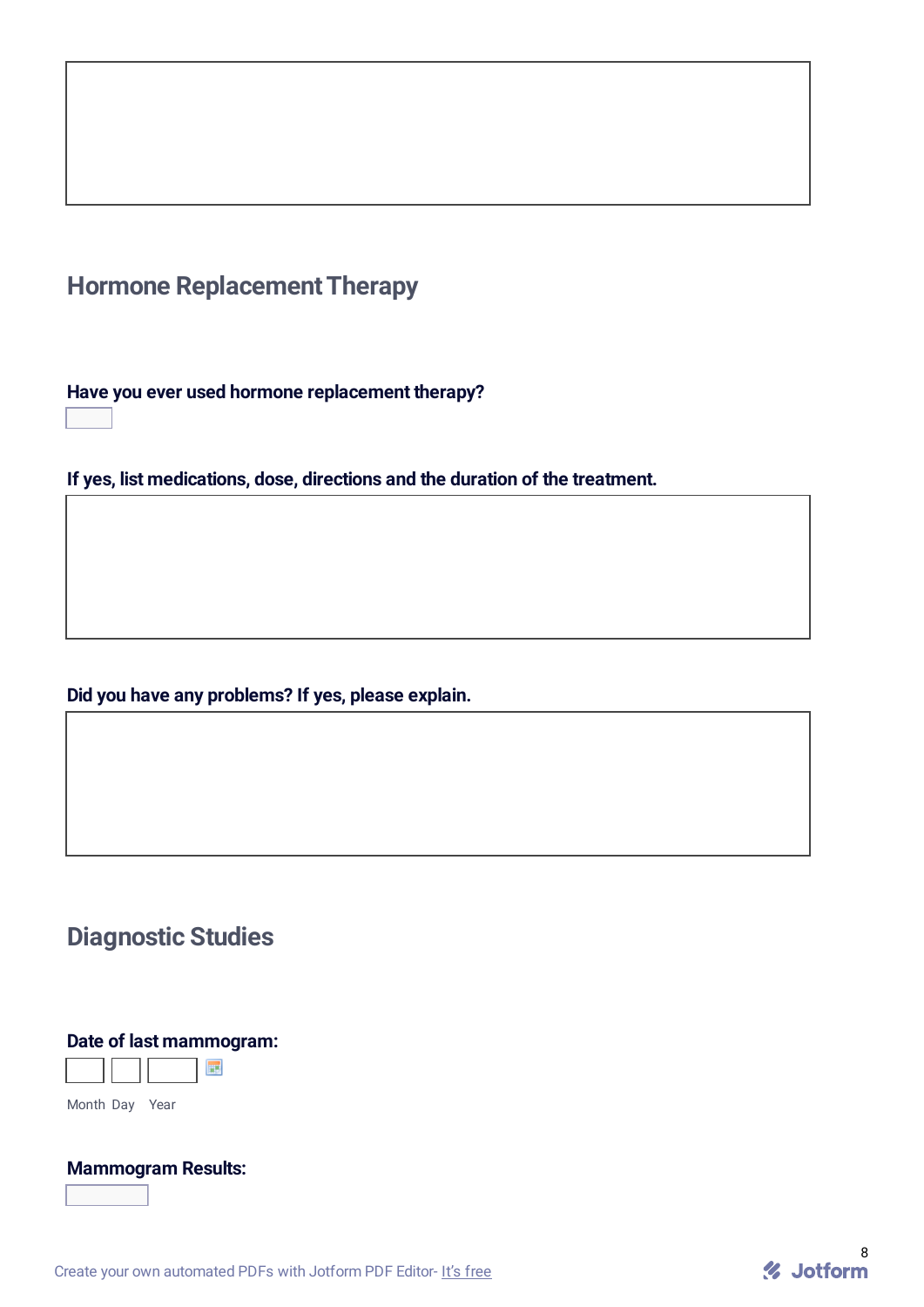#### **Date of last pap smear:**

| Month Day | Year |  |
|-----------|------|--|

#### **Pap smear results:**

 $\overline{\mathbf{F}}$ 

### **Have you ever had additional diagnostic studies? \***

 $\overline{O}$ Yes (please provide information below) No

# **Last Date Done & Results (-/+)**

 $\overline{O}$ 

Please list a date and positive or negative  $(+/-)$  for any applicable diagnostic studies below.

### **Colonoscopy**

| Year |  |  |  |
|------|--|--|--|
|      |  |  |  |
|      |  |  |  |
|      |  |  |  |

#### **Result**

 $\overline{O}$ -

 $O+$ 

## **Bone Density**

#### **Year**

#### **Result**

 $O<sub>-</sub>$ 

 $O<sup>+</sup>$ 

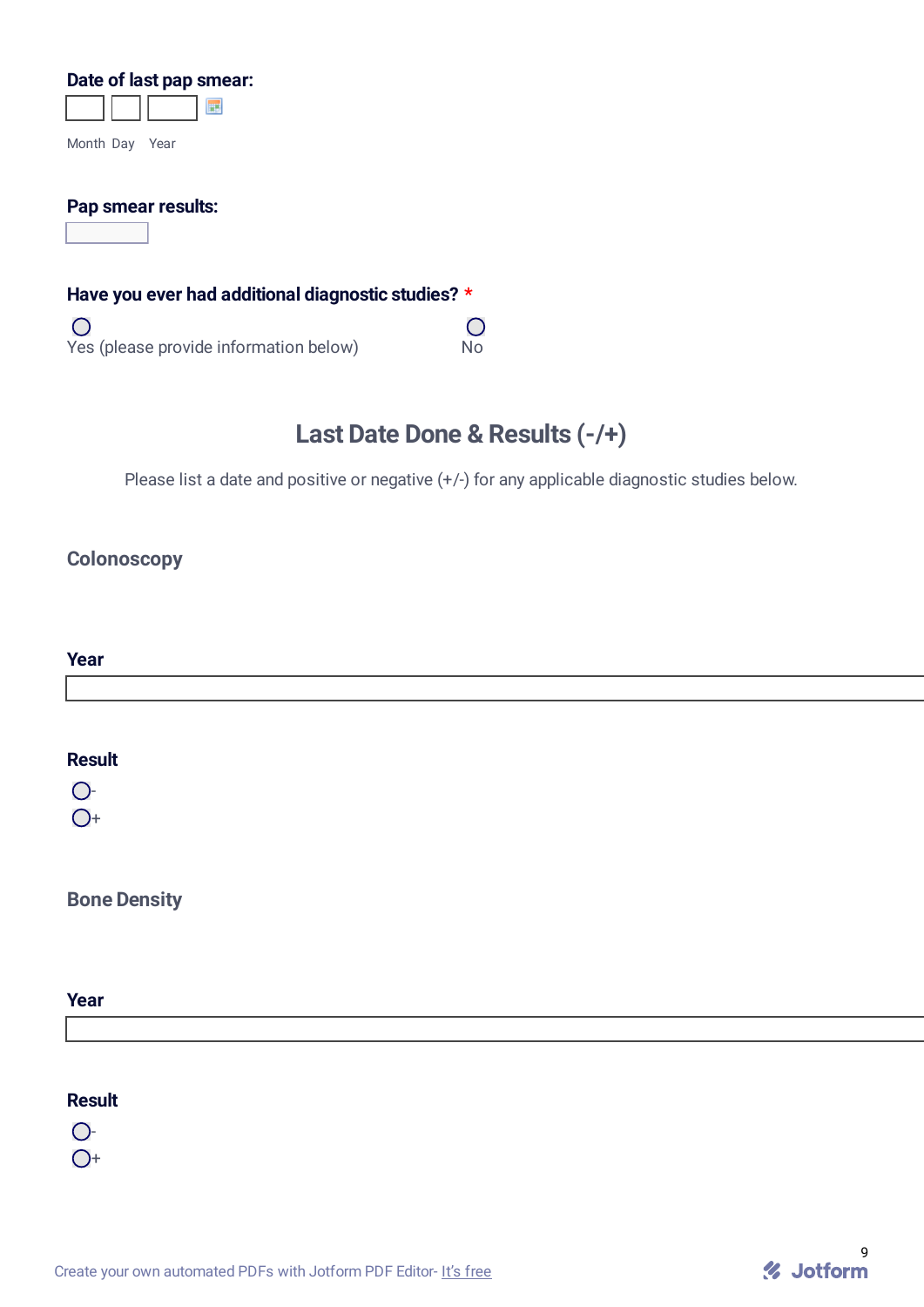## **Electrocardiogram**

| Year |  |  |
|------|--|--|
|      |  |  |
|      |  |  |

## **Result**

 $O -$ 

 $O<sub>+</sub>$ 

# **Other (specify below)**

## **Testing:**

**Year**

### **Result**

 $\overline{O}$ -

 $O<sub>+</sub>$ 

# **Surgeries & Hospitalizations**

### **Procedure & Date**

### **Procedure & Date**

### **Procedure & Date**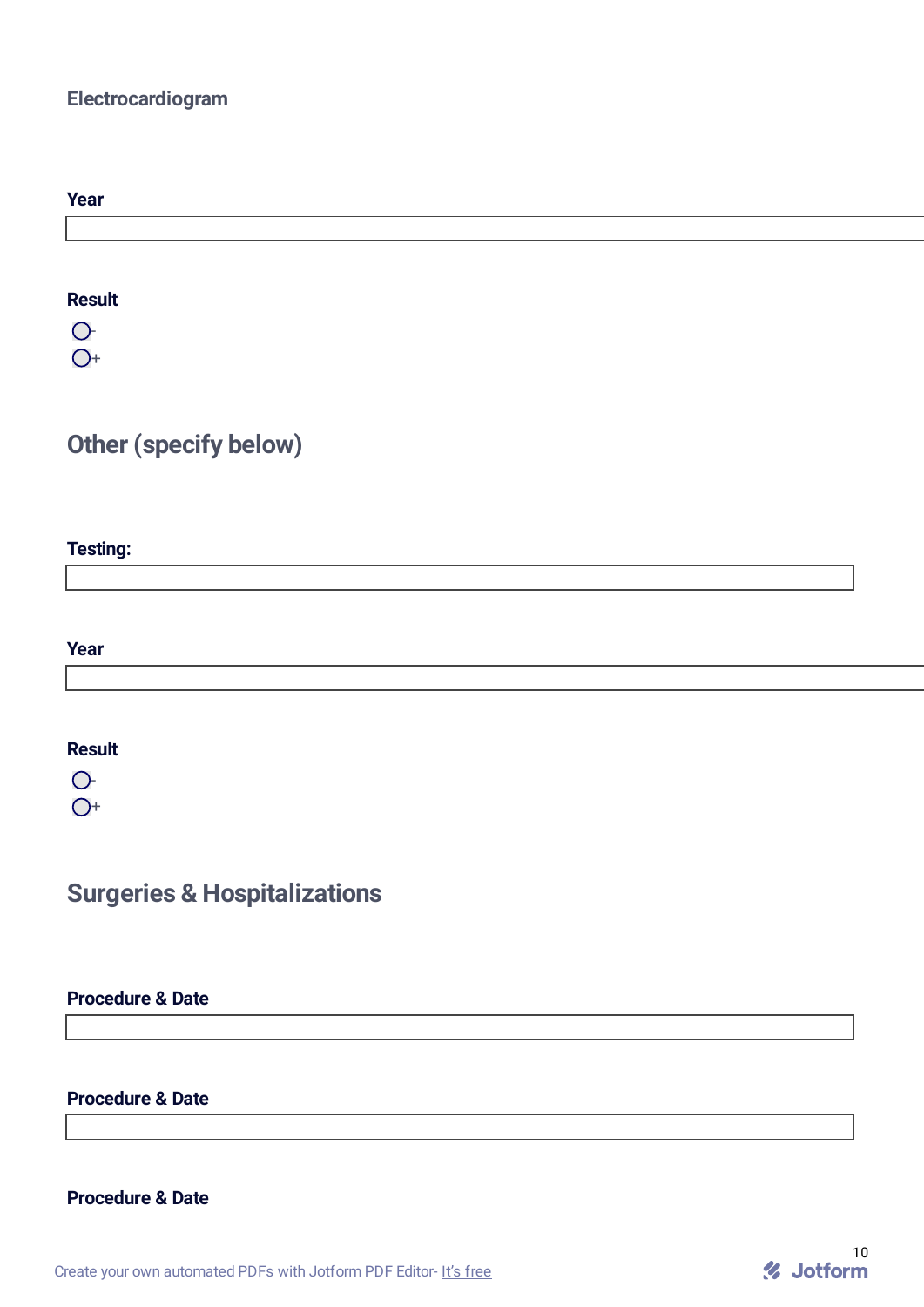# **Allergies**

**Do you have an ALLERGY to a drug or other substance? \***  $\boxed{7}$ 

**If yes, please describe all.**

# **Current Prescription Medications**

**Drug Name(s), Strength(s), Dosage(s). If none, please write NONE. \***

# **Supplements and Over-The-Counter**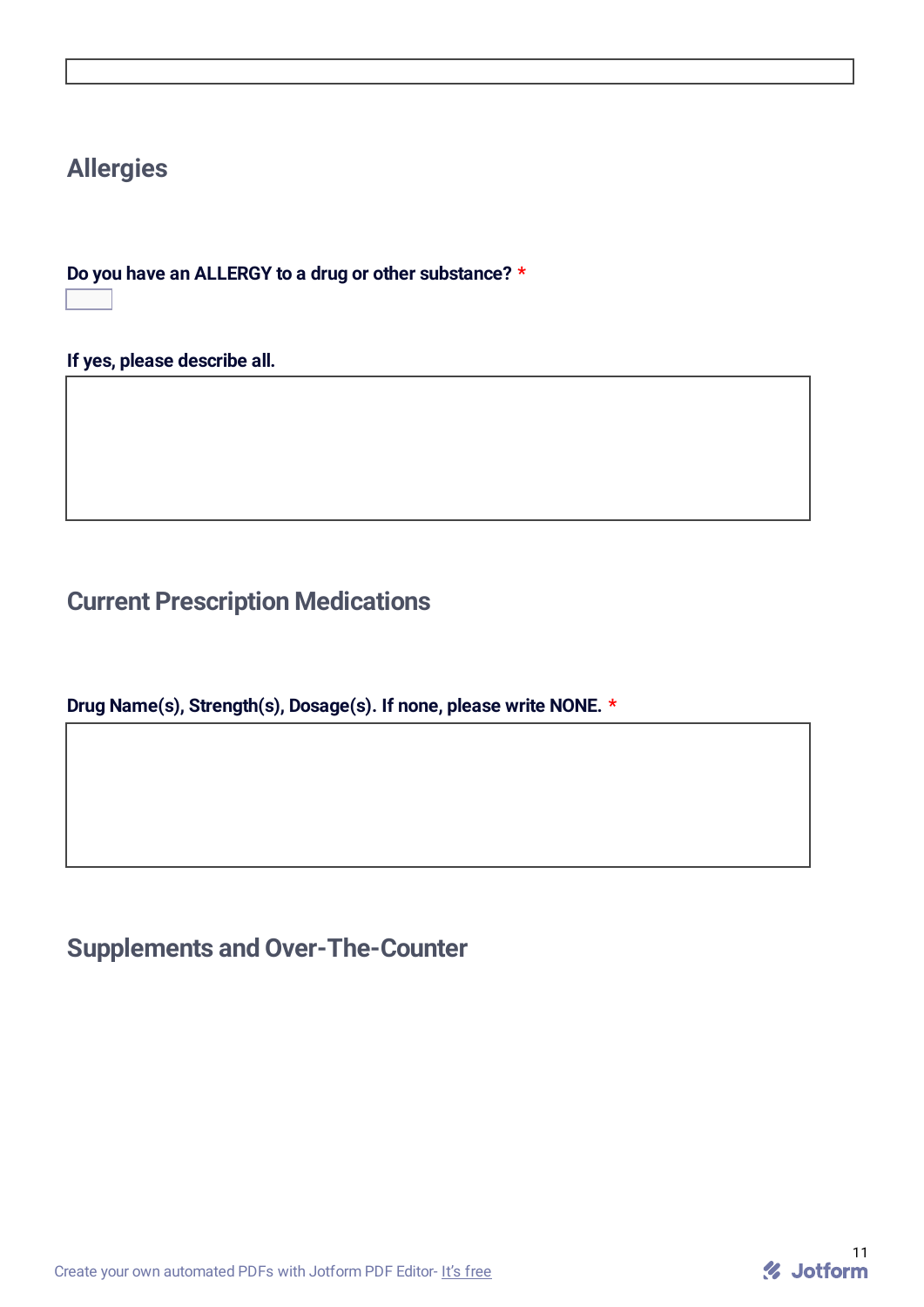# **Family Health History**

Please tell me about your family. Please include any family member with a history of tuberculosis, diabetes, cancer, emphysema, kidney disease, ulcer, nervous breakdown or gall bladder disease.

**Mother:**

**Health Status**

 $\overline{\blacksquare}$ 

**Age (if alive):**

**Age at Death (if deceased):**

**Cause of Death:**

**Health Problem (if any):**

**Father:**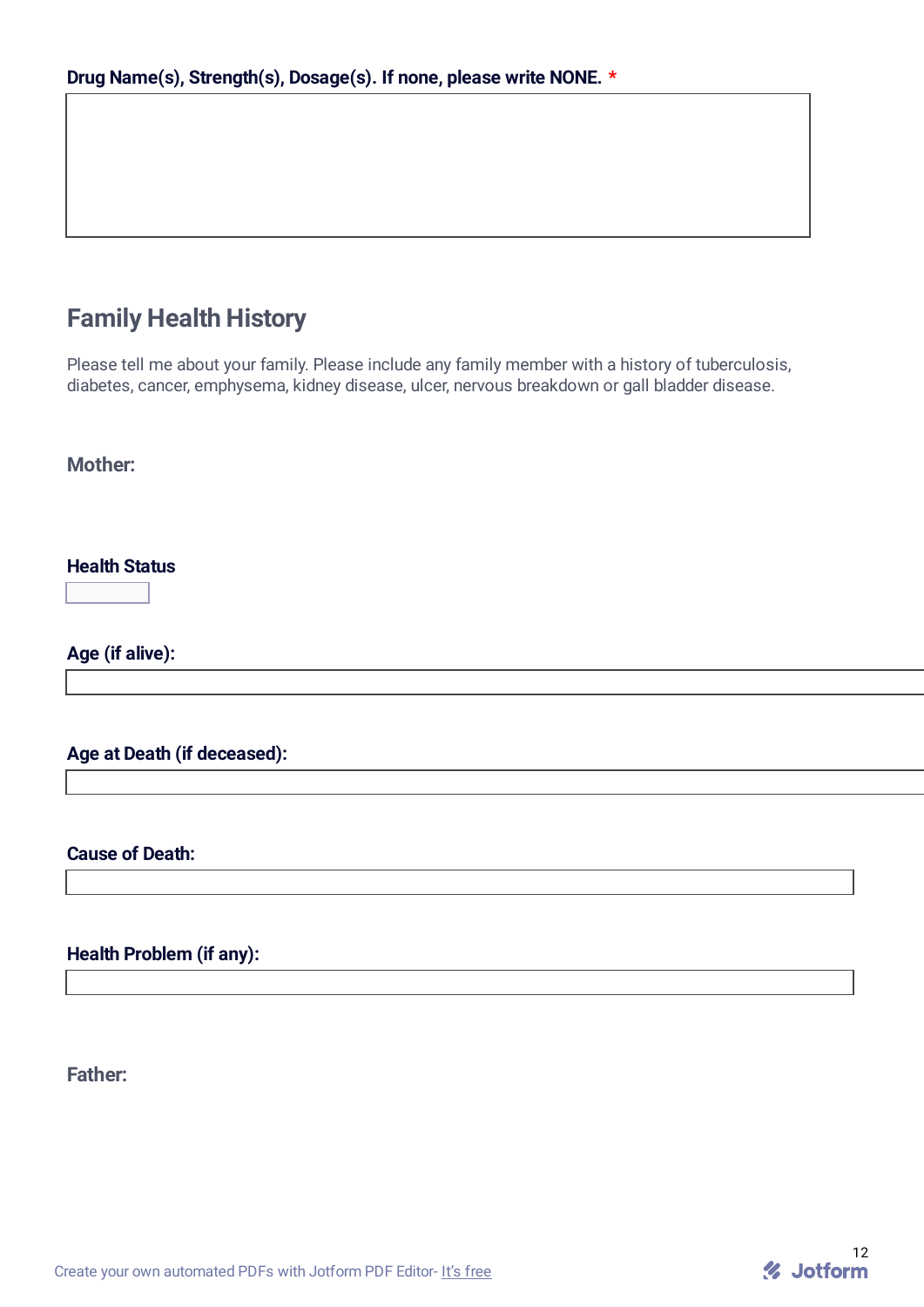| <b>Health Status</b><br>$\overline{\mathbf{F}}$ |
|-------------------------------------------------|
| Age (if alive):                                 |
|                                                 |
| Age at Death (if deceased):                     |
| <b>Cause of Death:</b>                          |
| <b>Health Problem (if any):</b>                 |
| <b>Relationship:</b><br>$\bm \Xi$               |
| <b>Health Status</b><br>$\blacktriangleright$   |
| Age (if alive):                                 |
| Age at Death (if deceased):                     |
| <b>Cause of Death:</b>                          |
| <b>Health Problem (if any):</b>                 |
| <b>Relationship:</b><br>$\overline{\mathbf{F}}$ |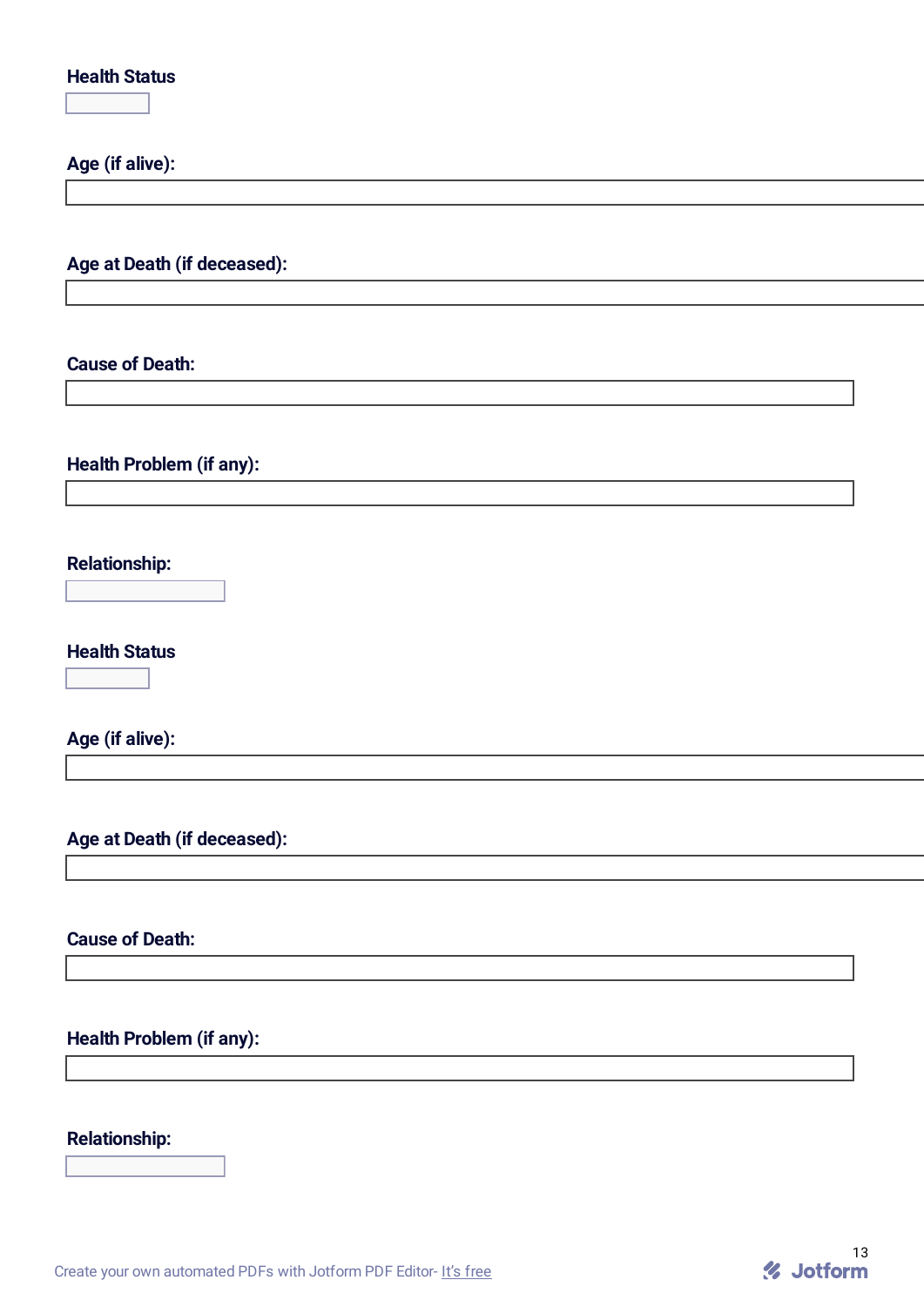### **Health Status**  $\overline{\mathbf{F}}$

**Age (if alive):**

**Age at Death (if deceased):**

**Cause of Death:**

**Health Problem (if any):**

### **Additional information related to your Family Medical History you would like me to know:**

# **Social and Socioeconomic History**

**Occupation:**

**Employer:**

**Highest Degree Earned:**

**Do you enjoy your job?**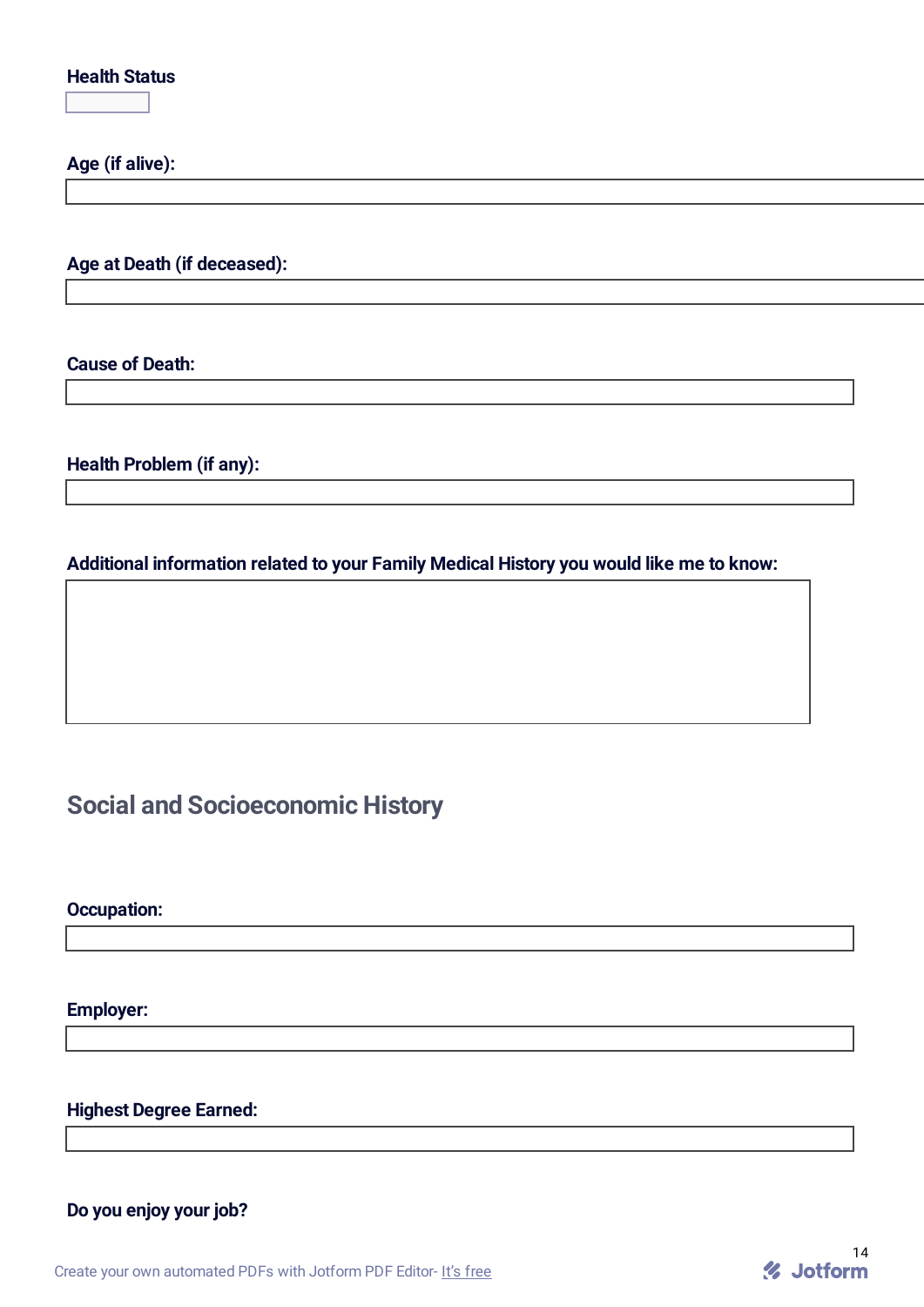### **Why? / Why not?**

**Present Marital Status: \***  $\overline{\mathbf{r}}$ 

**Spouse/Partner's Name:**

**Total # in household, including your children? \***

**What are your main interests and hobbies?**

# **Habits & Lifestyle**

**Alcohol Use \***

OYes ONo

**If yes, what kind?**

**If yes, how many per week?**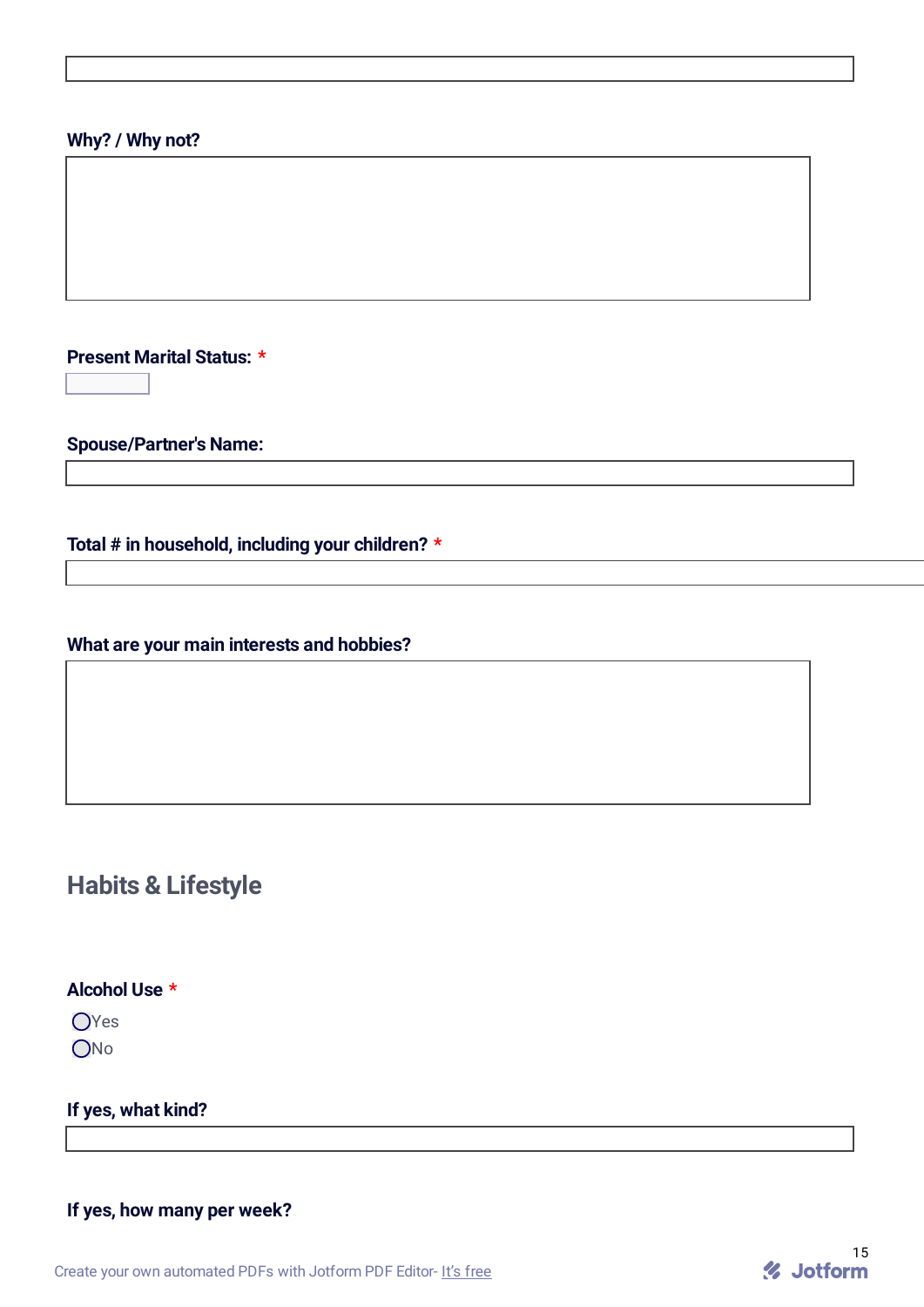#### **Tobacco Use \***

 $OYes$ ONo

#### **If yes, what kind?**

#### **If yes, how many per week?**

#### **Recreational Drug Use \***

OYes

ONo

### **If yes, what kind?**

**If yes, how many per week?**

**Have you ever felt that you ought to cut down on your drinking or drug use? \***

**Do you get annoyed at criticism of your drinking or drug use? \***  $\overline{\mathbf{F}}$ 

**Do you ever feel guilty about your drinking or drug use? \***

 $\boxed{\mathbf{r}}$ 

**Do you ever drink for an early morning "eye opener"? \***  $\overline{\mathbf{r}}$ 

**Do you feel safe in your surroundings? \***  $\overline{\mathbf{r}}$ 

**Do you have a history of sexual abuse? \***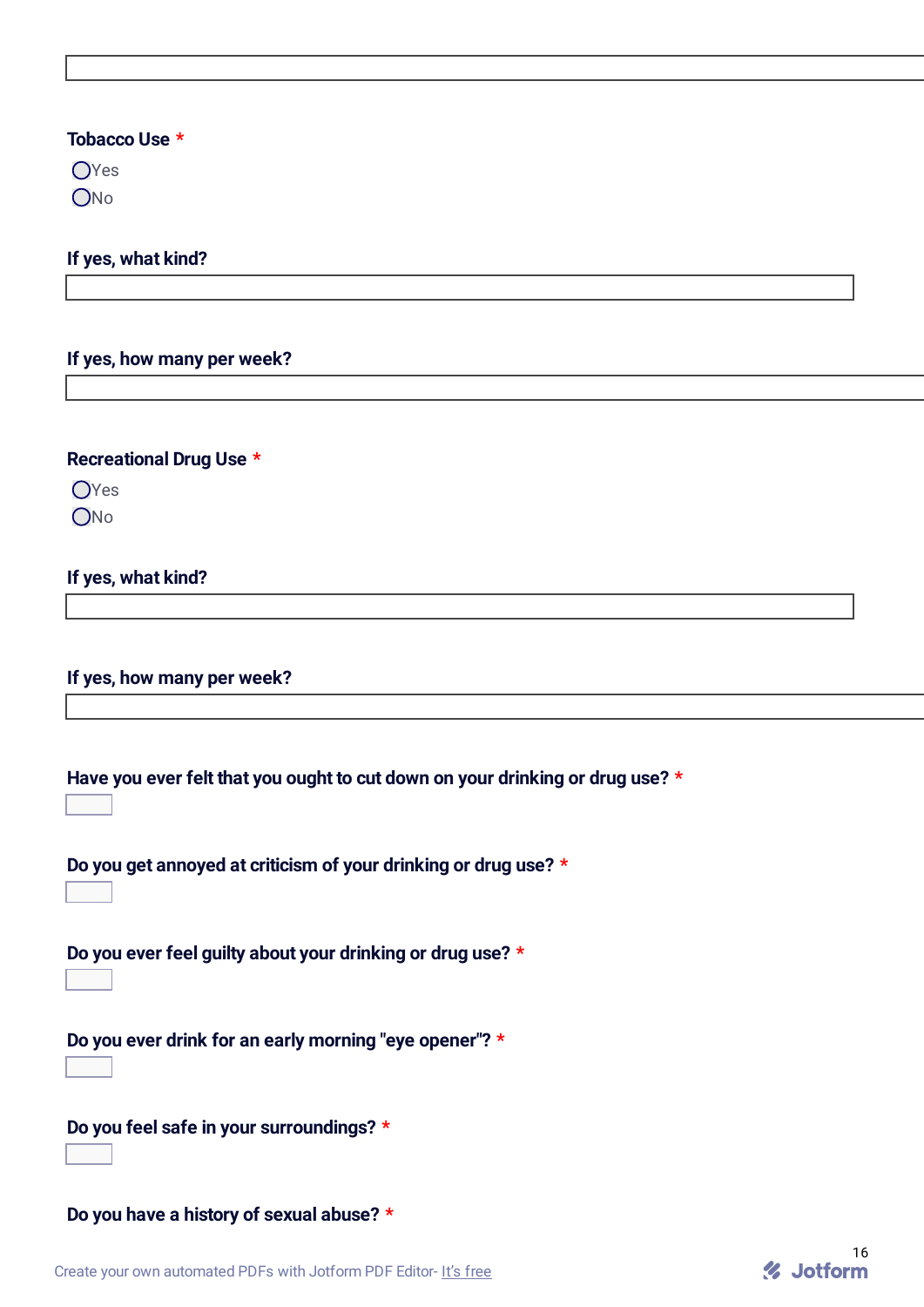# **Sexual Activity**

**Sexual Orientation**

 $\overline{\mathbf{F}}$ 

**Are you sexually active?**

 $\overline{\mathbf{r}}$ 

**Birth Control Method?**

### **Sexually Transmitted Infections?**

### **Do you practice safe sex?**

# **Men's Health History**

Have you had any of the following procedures/exams? If yes, what was the date/result?

### **PSA?**

### **Prostate Exam?**

#### **Vasectomy?**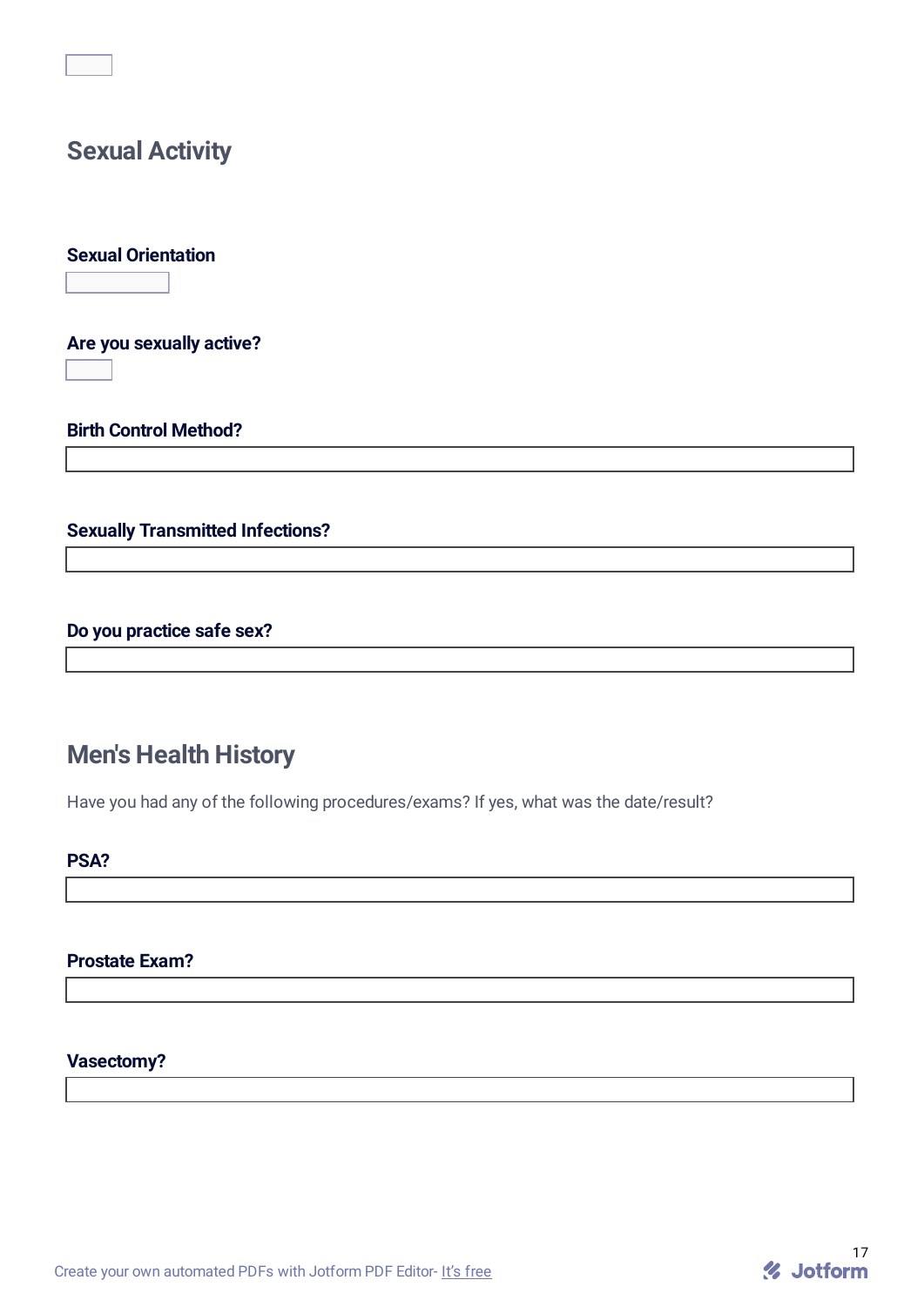## **Cardiovascular Health:**

**Do you use Nitrates for chest pain?**

 $\overline{O}$ No Yes

 $\overline{O}$ 

**Sexual Dysfunction**

**Do you have trouble starting or maintaining an erection?**  $\overline{\mathbf{r}}$ 

**If yes, have you used any medications for it? If so, what did you use?**

**Did it help? If no, please explain.**

**Do you have a family history of any of the following?**

**Prostate Cancer?**

 $\overline{\mathbf{r}}$ 

**Testicular Cancer?**

 $\overline{\mathbf{r}}$ 

**Average hours per night of sleep: \***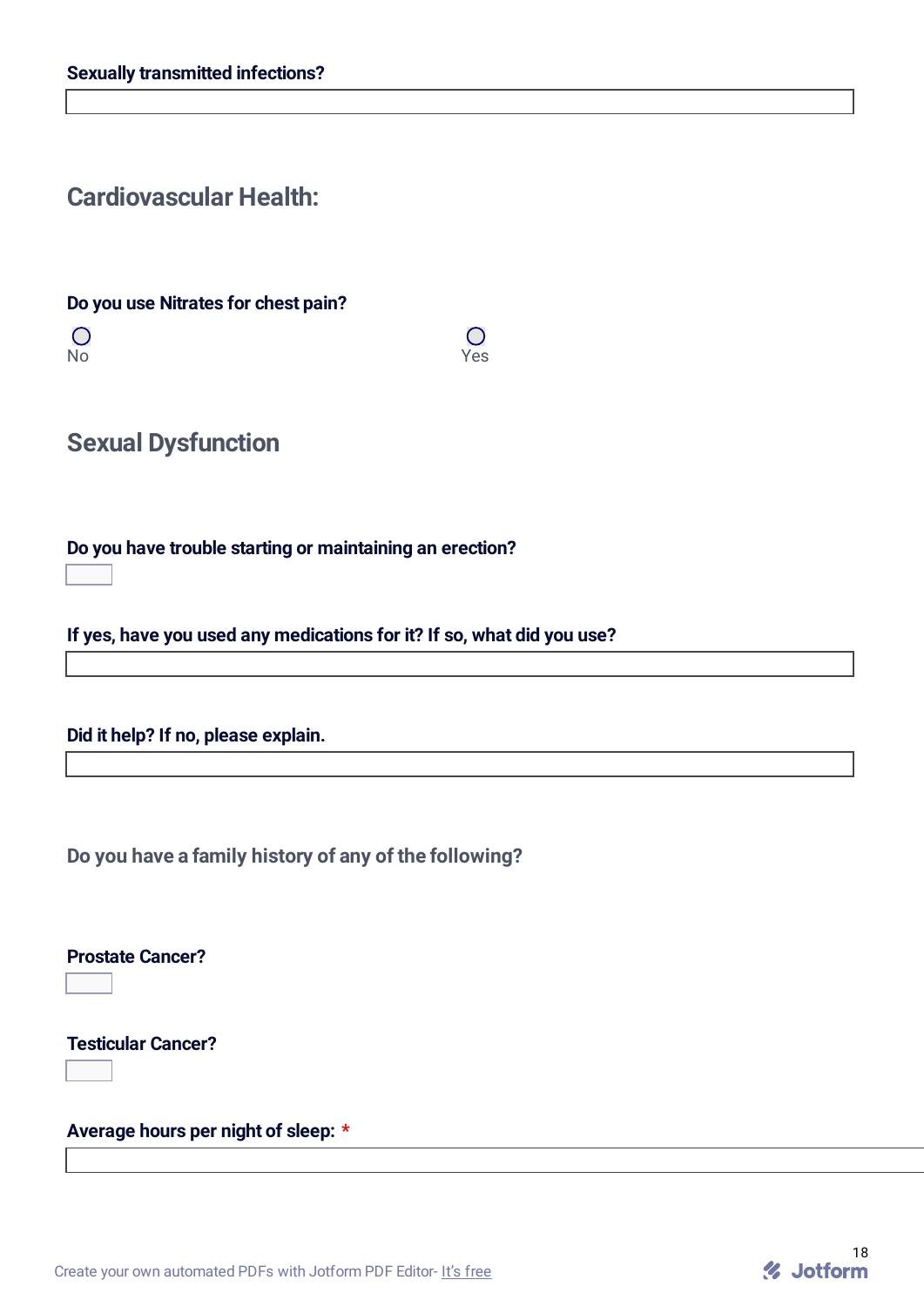**Average hours per day of reading: \***

### **What do you do to relax/recreate/socialize/cope with stress? \***

**What are the major stressors in your life? \***

### **When are you happiest? What gives you joy? \***

### **Describe your energy level throughout a typical day rating on a scale of 1-10: 1=Extreme Fatigue 10=Feeling Great and Energized**

|                            | $1 - 10$ |
|----------------------------|----------|
| <b>Early Morning</b>       |          |
| <b>Mid Morning to Noon</b> |          |
| <b>Mid Afternoon</b>       |          |
| <b>Evening</b>             |          |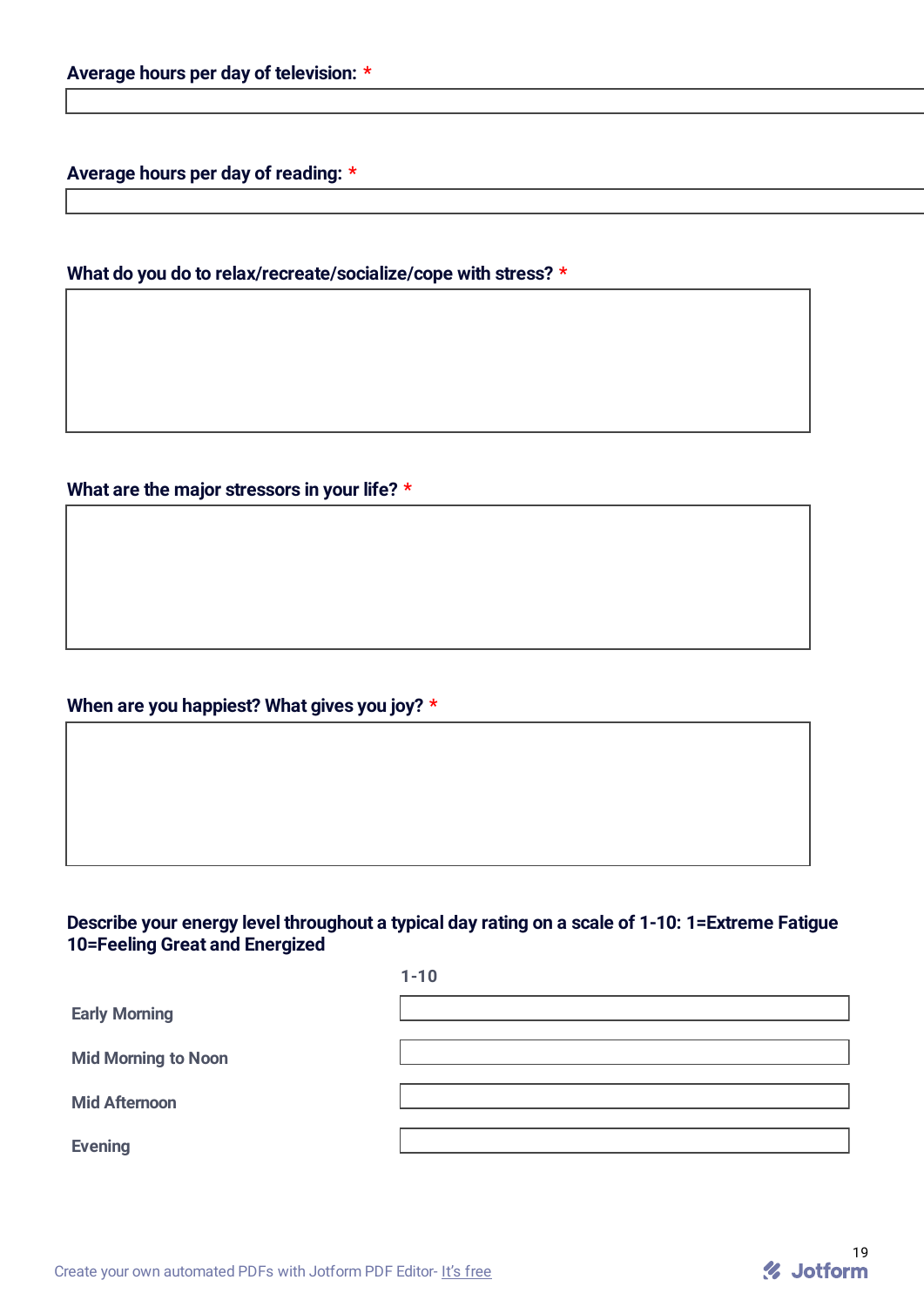| Please describe any associated food or drink cravings (sugar, coffee, cola, etc): * |  |  |  |  |  |  |  |
|-------------------------------------------------------------------------------------|--|--|--|--|--|--|--|
|-------------------------------------------------------------------------------------|--|--|--|--|--|--|--|

### **Please check any practices you have tried:**



### **If you checked "other," please describe:**

## **Emotional Well Being**

**How well have things been going for you at school? \***

 $\overline{\mathbf{F}}$ 

**How well have things been going with close friends? \***

 $\overline{\mathbf{r}}$ 

**How well have things been going for you with your children? \***

 $\overline{\mathbf{r}}$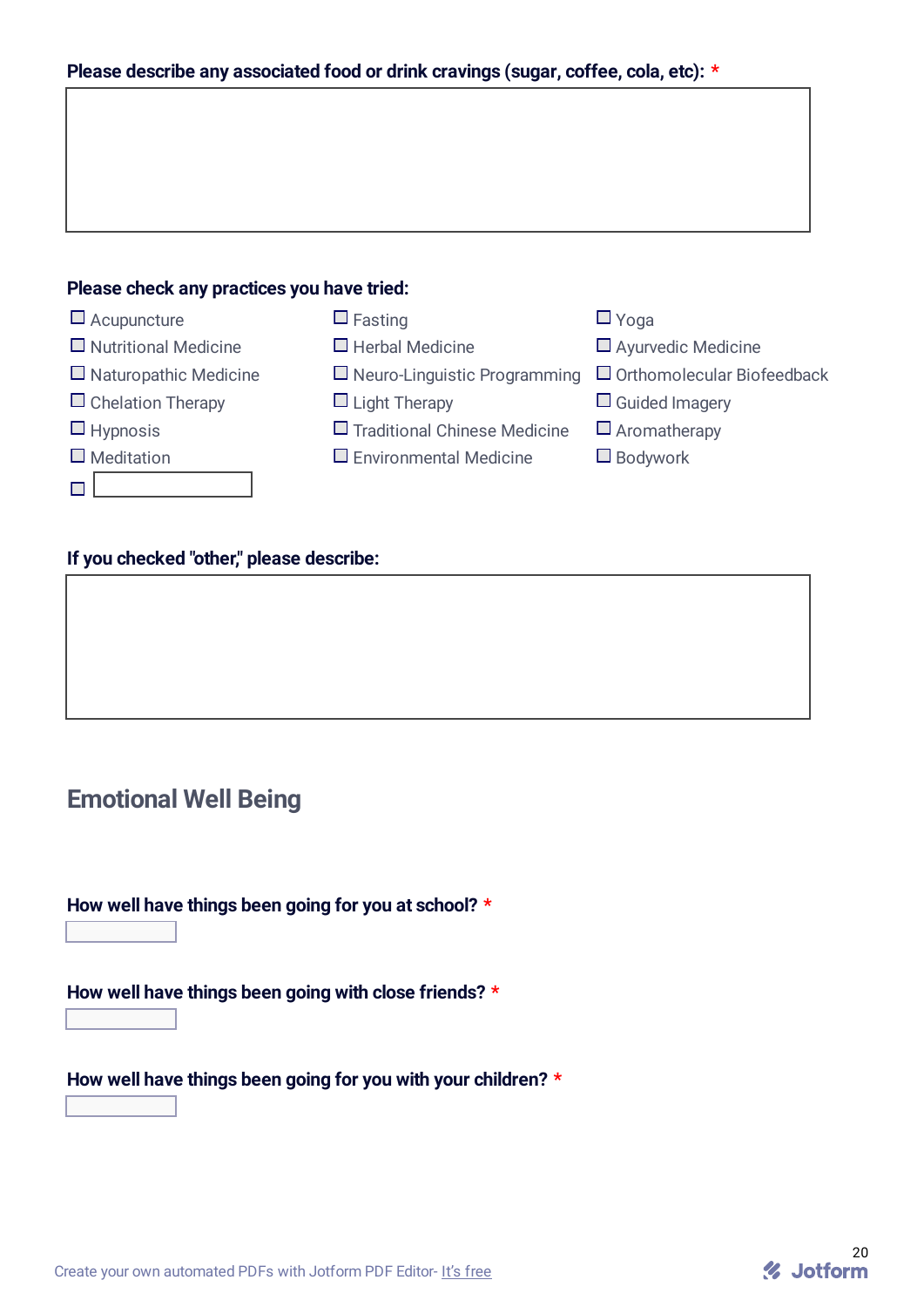| How well have things been going for you at your job? *<br>$\mathbf{v}$              |
|-------------------------------------------------------------------------------------|
| How well have things been going for you with sex? $\star$<br>$\mathbf{r}$           |
| How well have things been going for you with your parents? *<br>$\mathbf{v}$        |
| How well have things been going for you with your social life? $*$<br>$\mathbf{r}$  |
| How well have things been going for your attitude $*$<br>$\vert \mathbf{v} \vert$   |
| How well have things been going for you with your spouse/partner? *<br>$\mathbf{v}$ |

## **Nutrition Evaluation**

Please list all foods and drinks you have consumed in the past 24 hours. Include meals, snacks, beverages and condiments.

### **Food items; How prepared (baked, fried, etc); Amount (cups, ounces, etc): \***

### **Is this a typical day? \***

| $\overline{O}$ | $\bigcirc$ |
|----------------|------------|
| No             | Yes        |

#### **Are you currently on a special diet? \***

| $\bigcirc$ | $\bigcirc$ |
|------------|------------|
| <b>No</b>  | Yes        |

### **If yes, please describe:**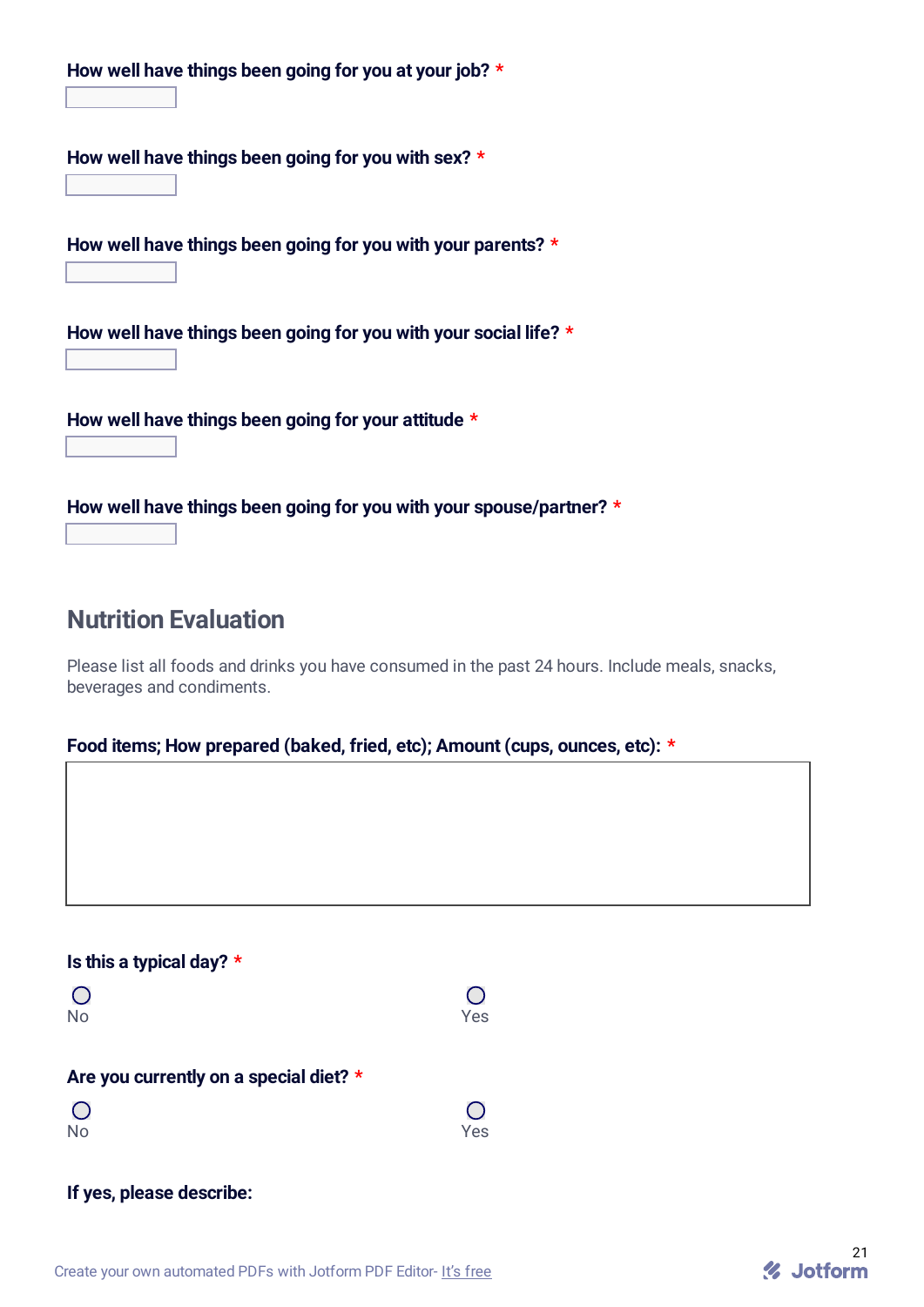|           | Do you have symptoms immediately after eating such as bloating, sneezing, hives, etc.? * |  |
|-----------|------------------------------------------------------------------------------------------|--|
|           |                                                                                          |  |
| <b>No</b> | Yes                                                                                      |  |
|           |                                                                                          |  |
|           | If yes, are these symptoms associated with any particular food or supplement(s)? $\star$ |  |
|           |                                                                                          |  |

**Please name the food or supplement and the symptom(s); e.i. Milk = gas, diarrhea**

**Do you feel you have delayed symptoms after eating certain foods? (symptoms may not be evident for 24 hours or more) Symptoms include: fatigue, muscle aches, sinus, congestion, etc. \***

 $\overline{O}$ 

 $\overline{O}$ No Yes

# **Review of Systems**

Please check any current symptoms you may have:

### **Constitutional**

- Recent Fever
- $\Box$  Night Sweats
- $\Box$  Hot Flashes
- □ Unexplained Weight Loss/Gain
- $\Box$  Decline in Libido

#### **Cardiovascular**

- □ Chest Pains/Discomfort
- $\Box$  Palpitations
- $\Box$  Short of breath with Exertion

#### **Respiratory**

□ Cough/Wheeze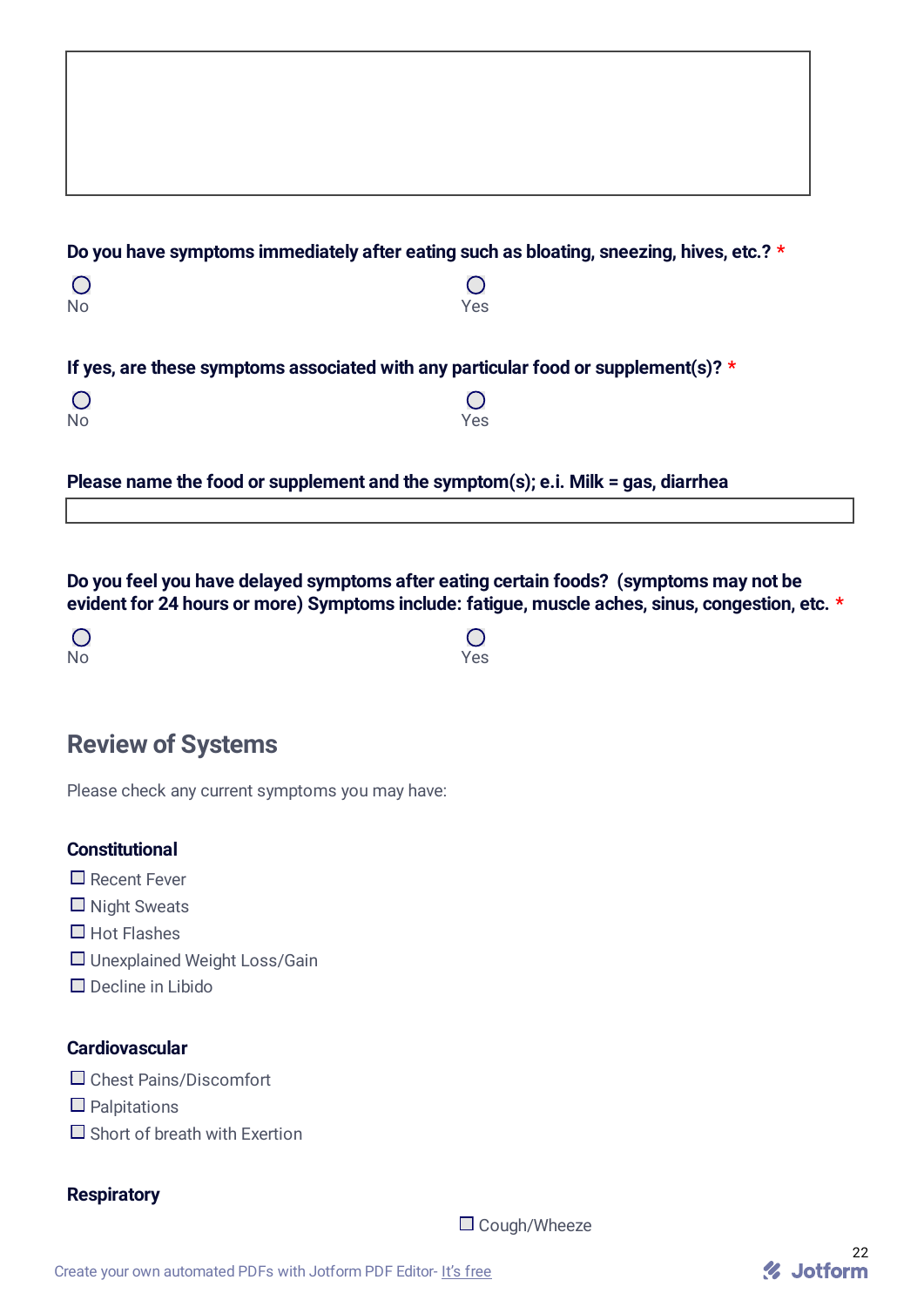### **Sexual Function**

- $\Box$  Pain with Intercourse
- Vaginal Dryness
- □ Decrease Sexual Desire
- $\Box$  Inability to Orgasm

 $\Box$ 

### **Genitourinary**

- $\Box$  Painful/Bloody Urination
- $\Box$  Leaking Urine
- $\Box$  Nighttime Urination
- □ Unusual Vaginal Bleeding
- $\Box$  Frequent Urination

## **Skin**

 $\square$  Rash

- $\Box$  New or Change in Mole
- □ Thin, Ridged, Splitting or Crumbling Nails

### **Psychiatric**

- □ Anxiety/Stress
- $\square$  Sleep Problems
- Depression
- $\Box$  Irritability

### **Eyes**

 $\Box$  Changes in Vision

### **Gastrointestinal**

- $\Box$  Heartburn/Reflux
- □ Blood or Change in Bowel Movement
- Nausea/Vomiting/Diarrhea/Constipation
- □ Pain in Abdomen/Plevis
- $\Box$  Irritable Bowel Syndrome/Digestive Problems
- Fecal Incontinence

### **Blood/Lymphatic**